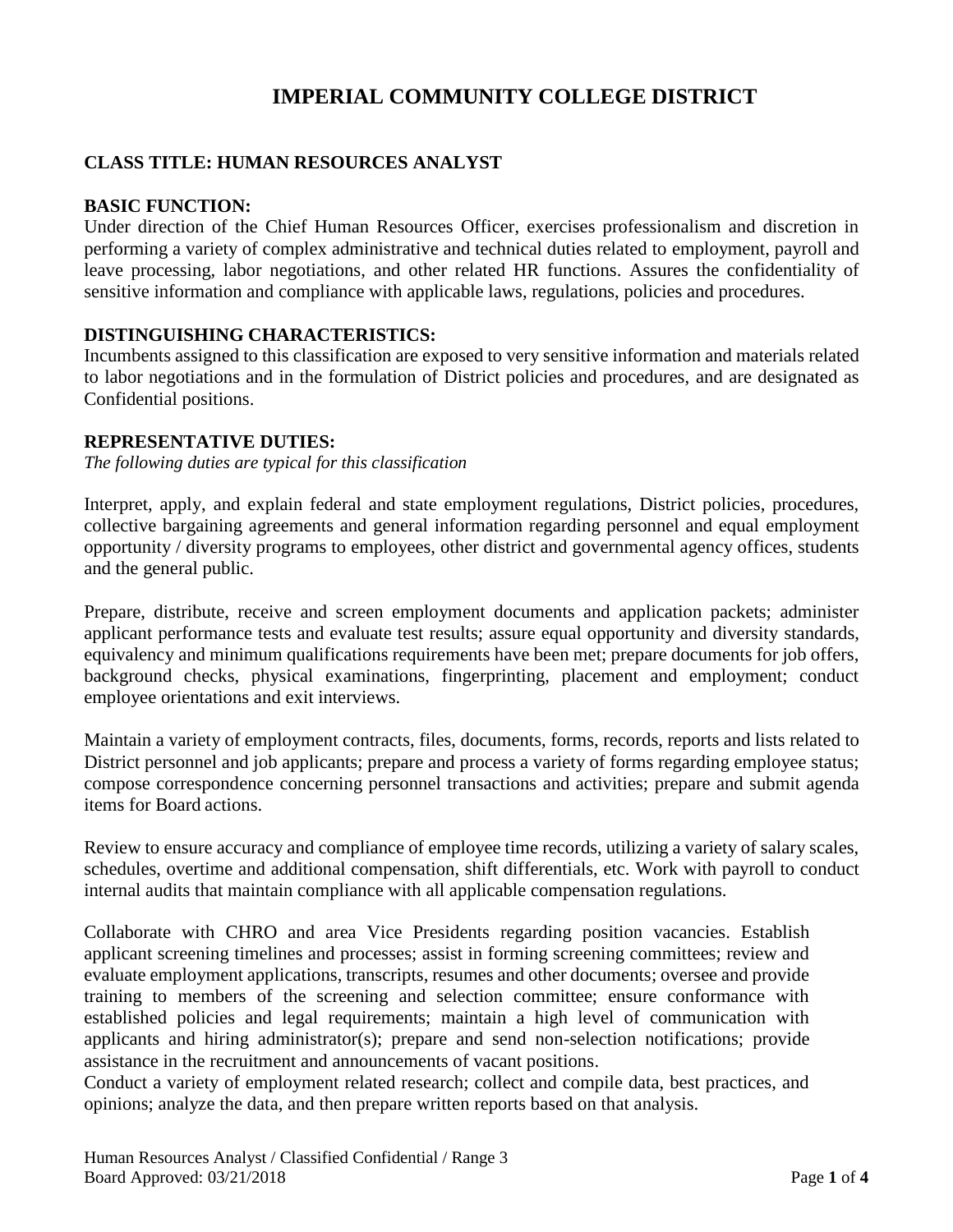Prepare and maintain comprehensive records and files related to all aspects of human resources activities including information such as TB test results, fingerprint records, employment history, evaluations, retirement, completed training, certifications, and demographic data; assure security of confidential information as required by law and by policy.

Maintain and process educational obtainment information for professional growth and promotion of employees; collect, monitor and compile course completion and monetary awards statistics for Professional Growth Programs for employees.

Perform the employee onboarding process to include filling out necessary forms, assist in the synchronization of benefits, and connect the employee with their new department to ensure a smooth onboarding and orientation.

Assist with conducting research on establishing classifications, reclassification, and job descriptions. Help in the preparation of classifications, job descriptions and job announcements. Participate as a member of the classification committee.

Interpret, explain and apply terms of bargaining unit agreements; assist in grievances, conflict resolution, and complaint procedures; comply with federal and State laws and regulations, and District policies and procedures related to collective bargaining.

Assist in administering personnel performance appraisals; notify supervisors in advance of due dates, provide periodic training, update appraisal forms and maintain appropriate records.

Attend staff meetings, conferences and workshops.

Perform related duties as assigned.

## **KNOWLEDGE AND ABILITIES:**

#### **Knowledge of:**

- Methods, practices, terminology and procedures used in effective human resources administration.
- Recruitment, selection, and employment .
- Federal and State laws and regulations including California Education Code, Title IX, and California Government Code Title 5 as related to human resources.
- District policies and procedures related to human resources.
- Employee Relations and Organizational Effectiveness strategies.
- Oral and written communication skills.
- Correct English usage, grammar, spelling, punctuation and vocabulary.
- Mathematical concepts and simple descriptive statistical and research methods.
- Interpersonal skills using tact, patience and courtesy.
- Records management techniques.
- Modern office practices, procedures and equipment.
- Computer software programs for data and word processing activities.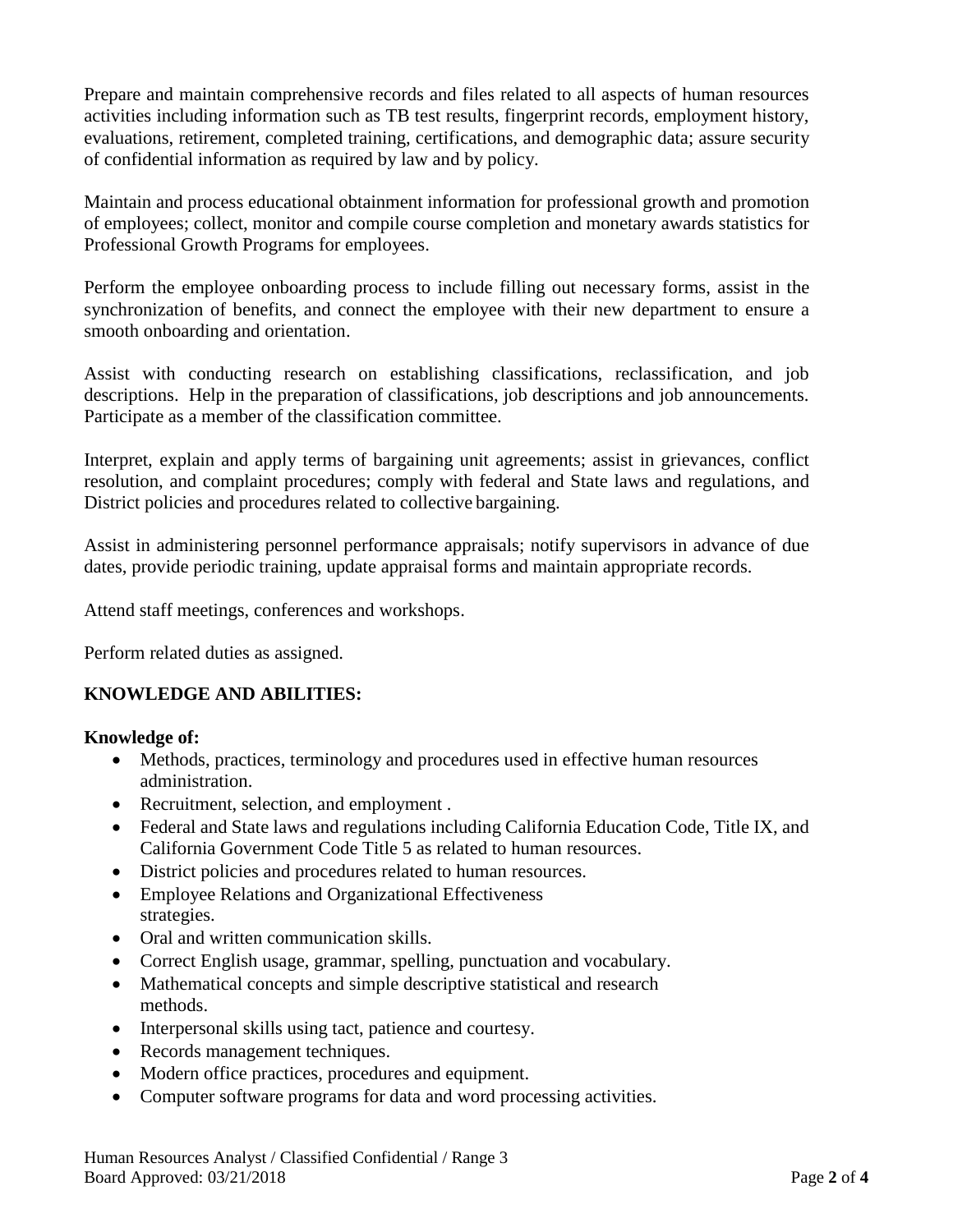## **Ability to:**

- Perform, interpret, apply and explain complex rules, regulations, policies and procedures.
- Analyze situations objectively and make recommendations in the best interest of the district.
- Develop and maintain comprehensive records and reports.
- Provide accurate information on a variety of human resources related topics.
- Prepare and process a variety of forms, documents and records related to employment, benefits, payroll, collective bargaining agreements, retirement, and other related human resources programs.
- Research and compile data and generate complex reports, correspondence and documents.
- Maintain confidentiality of sensitive information.
- Make basic mathematical calculations accurately.
- Initiate, establish and maintain cooperative working relationships with others.
- Communicate effectively both orally and in writing.
- Demonstrate sensitivity to and understanding of the diverse academic, socioeconomic, cultural, disability and ethnic backgrounds of community college students, employees and the general public.
- Maintain a high level of time management and organization skills in order to schedule, track, and effectively meet expectations and project timelines.
- Work independently with minimal direction.

**EDUCATION AND EXPERIENCE:** Any combination equivalent to: graduation from high school supplemented by an Associate's degree in human resources, human relations, or a closely related field and two years of human resources experience. A Bachelor's degree and experience in the public sector HR is preferred.

## **WORKING CONDITIONS:**

ENVIRONMENT: Office environment.

## PHYSICAL DEMANDS:

Incorporated within one or more of the previously mentioned essential functions of this job description are essential physical requirements. The chart below indicates the percentage of time spent on each of the following essential physical requirements.

|  | Seldom = Less than $25$ percent |  | Often $= 51-75$ percent |  |
|--|---------------------------------|--|-------------------------|--|
|--|---------------------------------|--|-------------------------|--|

2. Occasional  $= 25-50$  percent 4. Very Frequent  $= 76$  percent and above

|  | Ability to work at a desk, conference table, or in meetings of various |
|--|------------------------------------------------------------------------|
|  | configurations.                                                        |

- b. Ability to stand for extended periods of time.
- c. Ability to sit for extended periods of time.
- d. Ability to see for the purpose of reading printed matter.